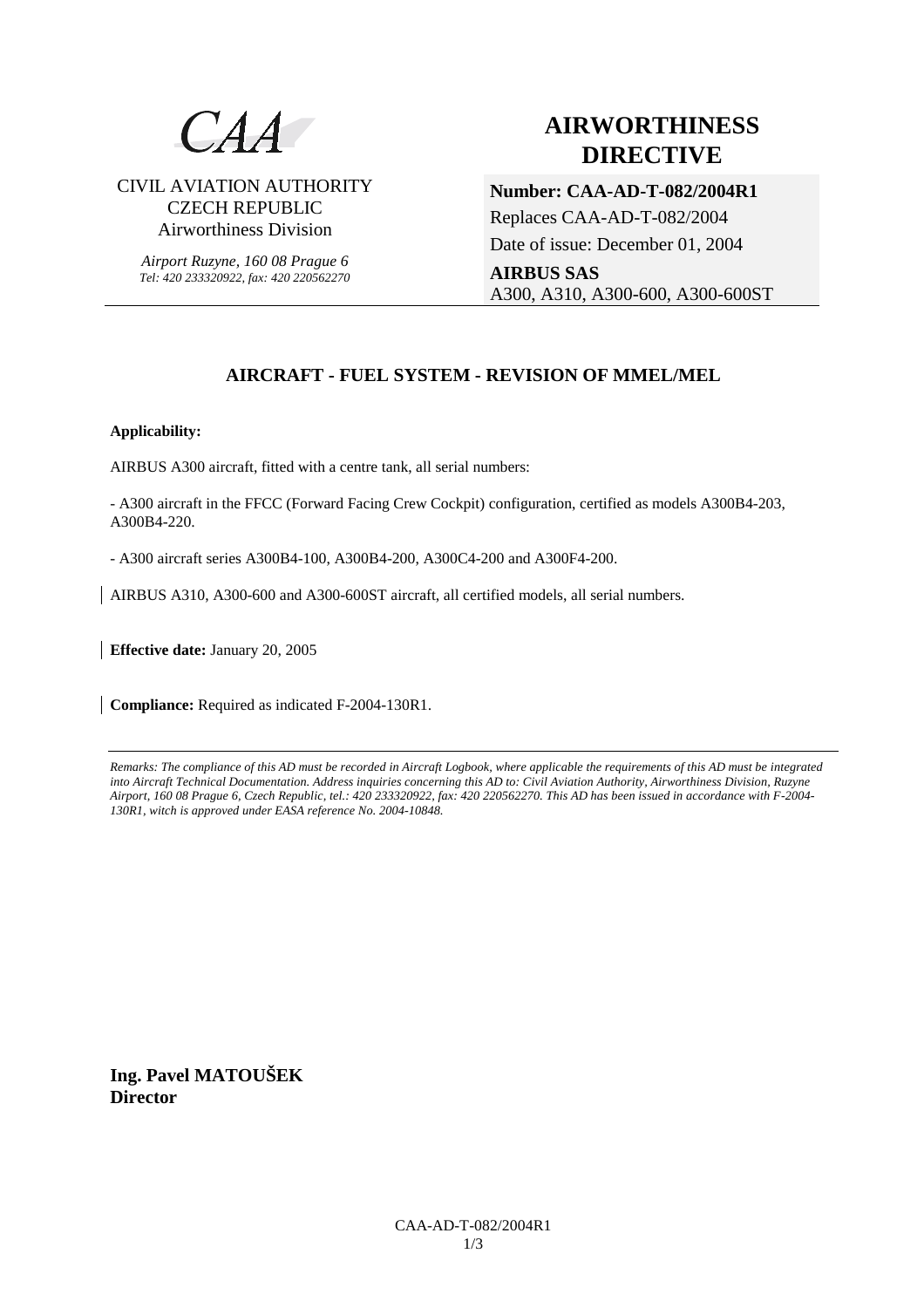#### **DGAC AD No.: F-2004-130 R1**

Airworthiness Directive(s) replaced: F-2004-130 original issue

November 10, 2004

#### **AIRBUS SAS**

A300, A310, A300-600 and A300-600ST aircraft

Type certificate(s) No.: 72, EASA A.014 TCDS No.: 145, EASA A.014 ATA chapter: 28

This Airworthiness Directive is published by the DGAC on behalf of EASA, A worthiness Authority of the State of Design for the affected product, part or appliance.

#### **Fuel system - Prevention against explosion risks - APU - Bleed air leak detection loop**

#### **1. EFFECTIVITY:**

AIRBUS A300 aircraft, fitted with a centre tank, all serial numbers:

- A300 aircraft in the FFCC (Forward Facing Crew Cockpit) configuration, certified as models A300B4-203, A300B4-220.

- A300 aircraft series A300B4-100, A300B4-200, A300C4-200 and A300F4-200.

AIRBUS A310, A300-600 and A300-600ST aircraft, all certified models, all serial numbers.

#### **2. REASONS:**

Further to the accident of a Boeing 747-131 aircraft (flight TWA800), the FAA has published SFAR 88 (Special Federal Aviation Regulation 88).

In their letters referenced 04/00/02/07/01-L296, dated March 4th, 2002, and 04/00/02/07/03-L024 dated February 3rd, 2003, the JAA recommended the application of a similar regulation to the National Aviation Authorities (NAA).

Under this regulation, all holders of type certifications for passenger transport aircraft with either a passenger capacity of 30 or more, or a payload capacity of 3 402 kg (7,500 lb) or more, which have received their certifications since January 1st, 1958, are required to conduct a design review against explosion risks.

In this context, the manufacturer revised the operational conditions of use of the auxiliary power unit (APU) bleed air supply system, in order to forbid the use of this system if one of the APU leak detection loops is inoperative.

Revision 1 of this Airworthiness Directive (AD) adds A300-600ST "BELUGA" aircraft in the effectivity list. It is taken advantage of this revision in order to update the references of the reference publications relating to A310 and A300-600 aircraft.

#### **3. MANDATORY ACTION AND COMPLIANCE TIMES:**

For A300 and A300 FFCC aircraft:

Check that the Minimum Equipment List (MEL) of the aircraft incorporates the revised operational conditions "APU manifold fault detector loop" (ATA chapter 36, item 21 for A300 aircraft, item 20 for A300 FFCC aircraft) on the basis of the following manufacturer's Master Minimum Equipment List (MMEL):

- A300 aircraft: Revision 22 of the MMEL dated April 2004, approved by the DGAC on March 12, 2004.

- A300 FFCC aircraft: Revision 11 of the MMEL dated April 2004, approved by the DGAC on March 12, 2004.